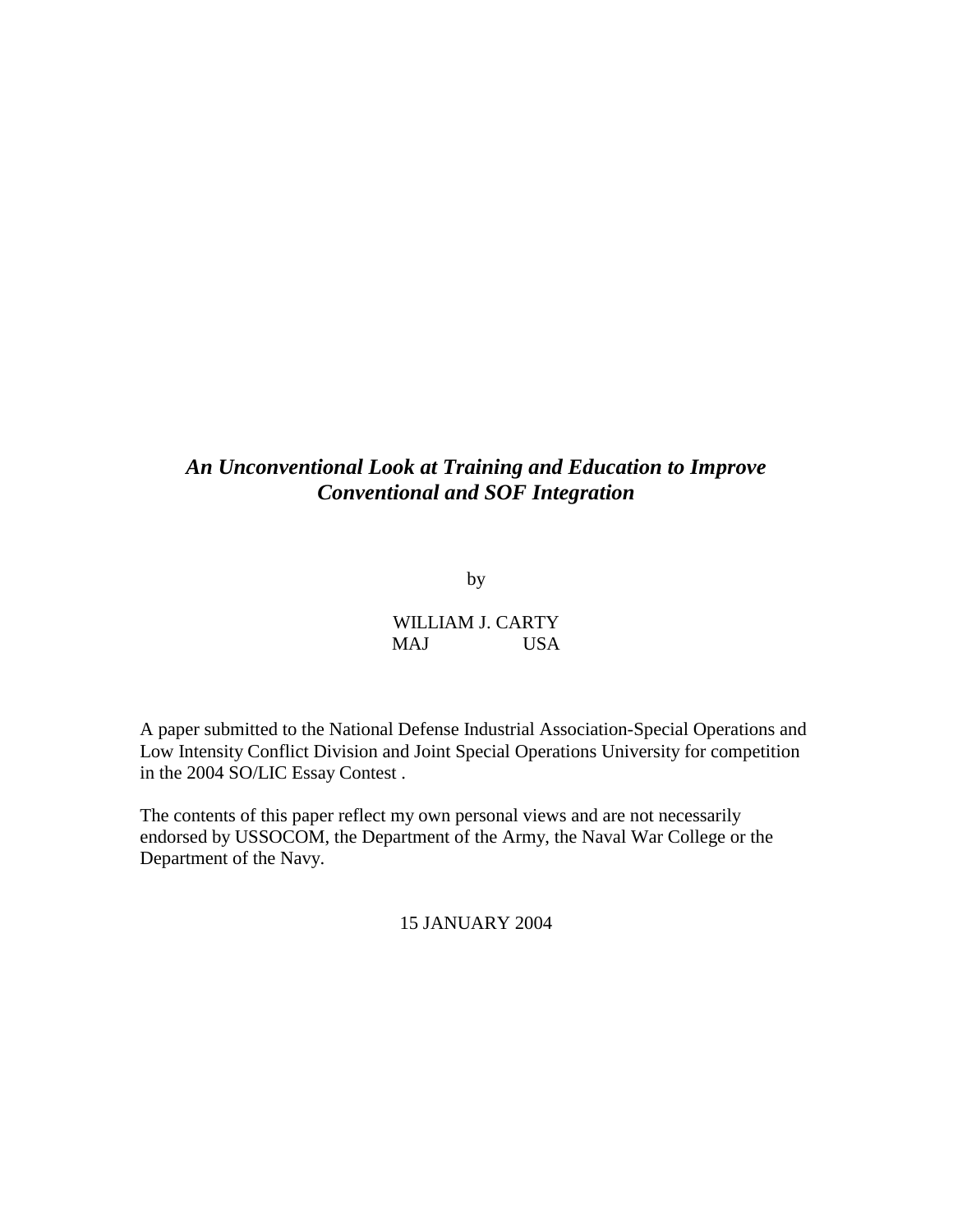## An Unconventional Look at Training and Education to Improve Conventional and SOF Integration

Recent operations employing Special Operations Forces (SOF) and Conventional Forces, which relied heavily on increased cooperation and mutual support, make it necessary that JFCOM, USSOCOM and the Services change their current planning and training frameworks to better reflect present and future operational employment scenarios. Previously, joint SOF and Conventional Forces planners properly focused on deconfliction of operations when needed, but combat operations in OIF and OEF demonstrated that there was also a great degree of SOF/Conventional Force integration at all levels as well.

 The capstone manual for employment of SOF is Joint Pub 3-05, Doctrine for Special Operations Forces. It serves as the overarching reference for application of SOF capabilities, and provides detailed information on SOF command and control, employment, and support at the operational level. As such, Service and subordinate manuals refer to JP 3-05 when developing added guidance for SOF employment, as well as being the reference for Theater and JTF commanders and below for SOF implementation. The newest edition of JP 3-05, released 17 December 2003, has gone a long way in addressing doctrinal shortcomings in the previous version, but areas in need of greater emphasis still remain, as well as means of implementation for planning and training considerations in the joint and Service communities.

 Joint Pub 3-05 states that, among other things, SOF missions are conducted independently or in conjunction with operations of Conventional Forces. Also on this topic, JP 3-05 states Special Operations can be conducted in support of a conventional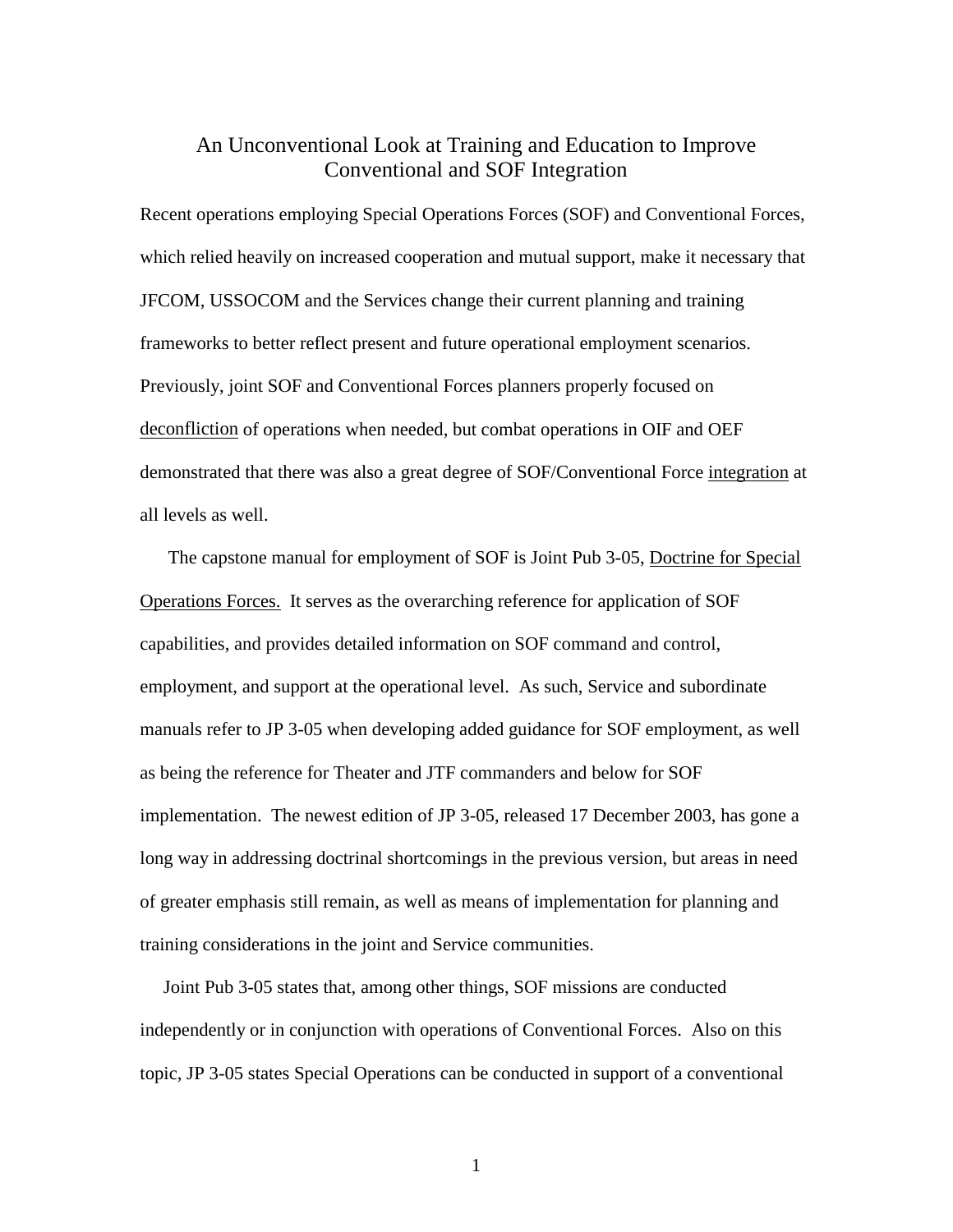force's tactical objectives when doing so will be critical to the achievement of strategic or operational objectives by that conventional force.

 Another change to the role of SOF in conflicts is the direct result of September 11th. USSOCOM transformed from a supporting command to a supporting and supported command, with the Commander, USSOCOM now having full responsibility for the conduct of the Global War on Terrorism (GWOT). Within this context in JP 3-05, Special Operations are conducted as an independent campaign, as an overarching strategy incorporating the geographical combatant commander's individual theater campaign plan. However, doctrine for conventional force support to SOF as conducted in Afghanistan is lacking or non-existent.

 Throughout OEF, assets from Conventional Forces that SOF would have traditionally played a supporting role to regularly supported SOF. Army forces were used to secure SOF bases<sup>1</sup>, and a US Navy aircraft carrier served in direct support of SOF operations<sup>2</sup>. Special Forces and Air Force SOF employed strategic and operational-level air assets in tactical roles. Rangers parachuted into objective Rhino long before the Marines occupied it as their base, and Army Special Forces seized the US Embassy and used an Explosive Ordnance Disposal detachment attached from the Army  $10<sup>th</sup>$  Mountain Division to clear it prior to turning it over to the Marines<sup>3</sup>.

 Lessons learned from SOF actions in Afghanistan were applied in Iraq, parceling out large portions of the Area of Operations (AO) to SOF forces, but this time in support of the Combined Forces Land Component Command (CFLCC). Western Iraq fell almost exclusively to SOF, with SOF in the north again working with indigenous forces to set

 1 (Infantry Conference 2003) 2 (Goodman 2001)

<sup>3</sup> (Moore 2003; pp. 28, 253)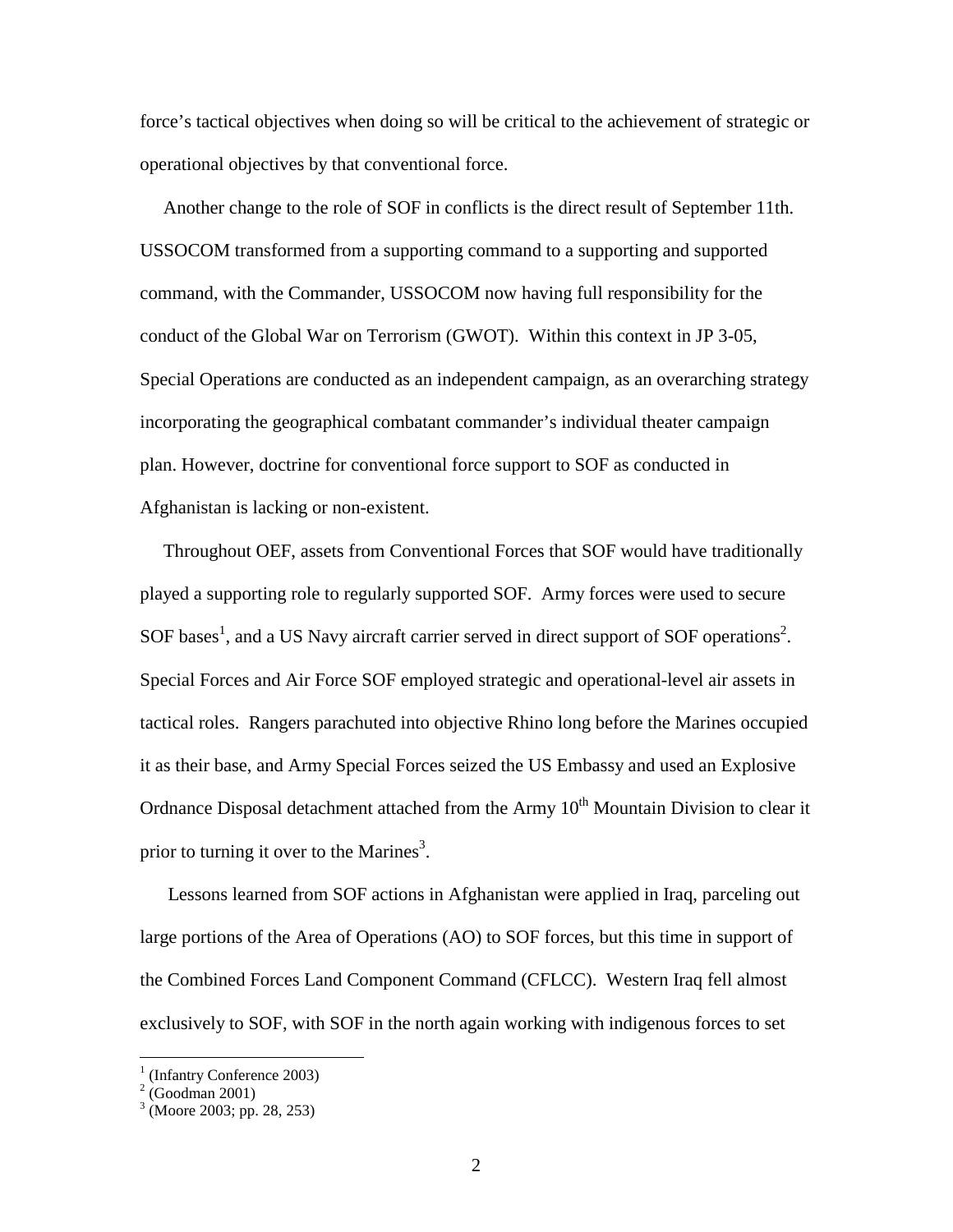conditions for introduction of Conventional Forces. In the north, SOF and Peshmerga fighters routed terrorists and Iraqi forces alike, and went on to secure an area sufficient for the airborne introduction of the Army's  $173<sup>rd</sup>$  Airborne Brigade.

 To facilitate these activities, SOF in theater is, by doctrine, placed under a Joint Force Special Operations Component Commander (JFSOCC), or under a Joint Special Operations Task Force (JSOTF) for command and control (C2). JP 3-05 details the various levels of liaison that SOF is responsible for to better employ SOF C2 at all levels of command within the JTF. These include a Special Operations Coordination (SOCOORD) Element to Army Corps and Marine Expeditionary Forces (MEF), Special Operations Command and Control Elements (SOCCE) at the Division Level, and added liaison elements below these levels as necessary. All references to the role of these elements in the Joint Pub state that the purpose of these elements is to advise, deconflict and coordinate SOF activities with Conventional Forces command elements, and when necessary serve as a C2 element within the AO, exercising Operational Control (OPCON) or Tactical Control (TACON) of SOF. JP 3-05 addresses liaison between SOF and Conventional Forces as a SOF responsibility at all levels of the Joint Force, but has little information on reciprocal conventional liaison to SOF, which is needed when the supporting-supported roles are reversed as they were in OEF.

 Current conventional Service doctrine on employment of SOF is limited. The most significant problem with current doctrine and recommend employment methods, at the joint and Service levels, both from SOF and Conventional Forces perspectives, is that the majority of doctrine and traditional planning has primarily focused on coordination and deconfliction of SOF and Conventional Forces assets. No official reference, traditional training, or formal planning framework exist that address true SOF and Conventional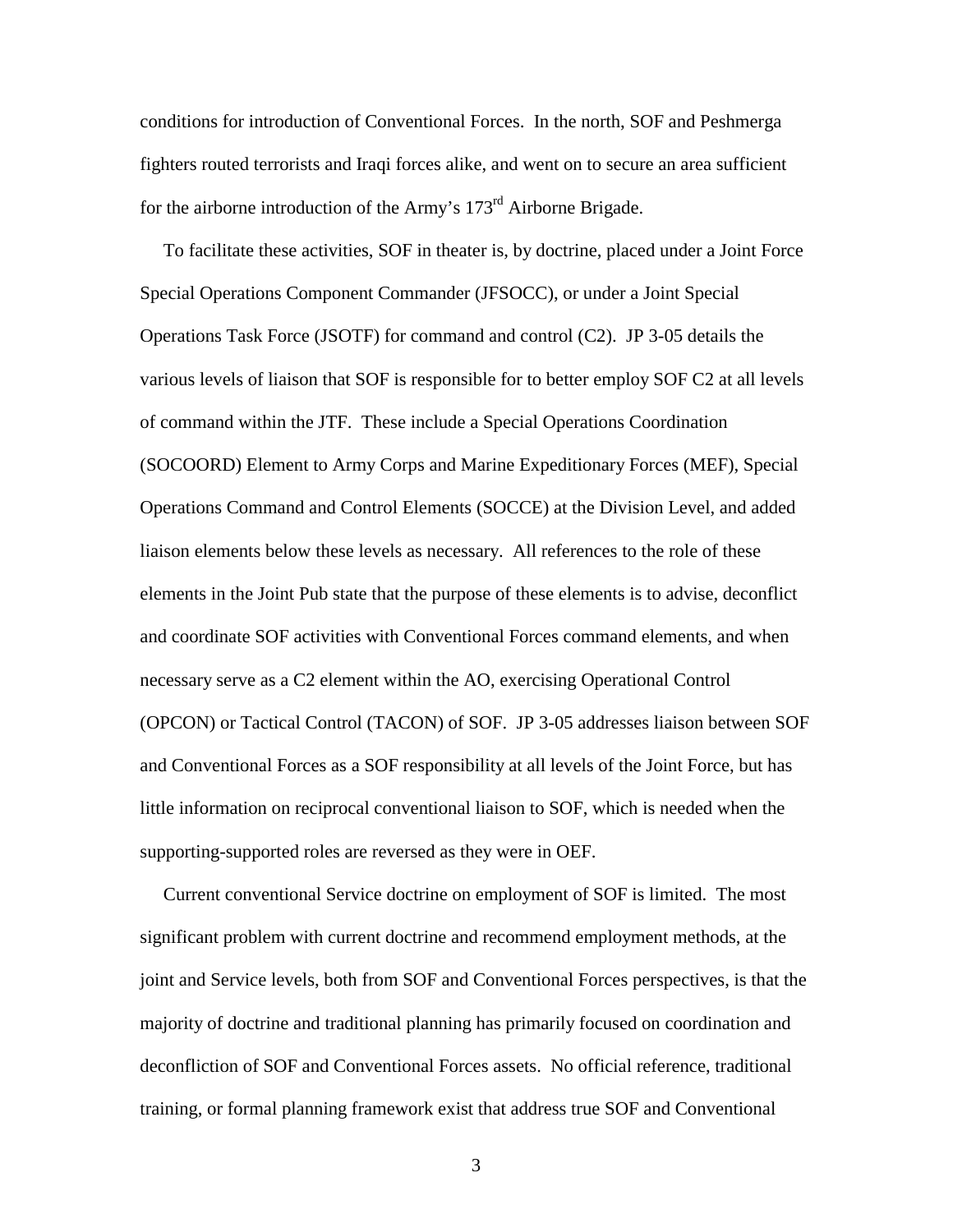Force integration within the theater in any significant detail. Following current published doctrine and training within a JTF, SOF and Conventional Forces operations are conducted primarily in parallel, but this is not how it is occurring today, and current doctrine and training needs to reinforce what has been learned on the battlefield.

 Even beyond the role of major combat operations, there were many changes to SOF and Conventional Forces integration, again indicating a shift in thinking at the operational level. All over Iraq and Afghanistan, SOF and Conventional Force Areas of Operation are overlapping, if not identical. SOF and Conventional Forces missions are regularly carried out in the same AOs. In cases where routine operations are occurring, a common operating picture of the presence of SOF and Conventional Forces in a single AO can prove very useful beyond just deconfliction and fratricide prevention. For instance, a SOF element confronted by an enemy threat that exceeds its capabilities to reduce could call upon a local Conventional Force unit rather than call for its present headquarters to launch a Quick Reaction Force (QRF) for reinforcement. Correspondingly, a Conventional Force that runs into problems as a result of a cultural or language barrier could call upon a local SOF element to help resolve the situation.

 Augmentation for specific missions is also becoming more common in both directions. This augmentation has resulted in task organizations and command relationships not traditionally exercised in the past. Sensitive Site Exploitation and raids as special operations missions, and conventional raids and Cordon and Search Operations differ little in Tactics, Techniques and Procedures. Where they diverge is in the nature of the target and the level of associated risk. With the vast number of physical objectives, targets, and unique skill sets SOF and Conventional Forces possess, more of these missions are being conducted in Iraq and Afghanistan by combined Conventional Forces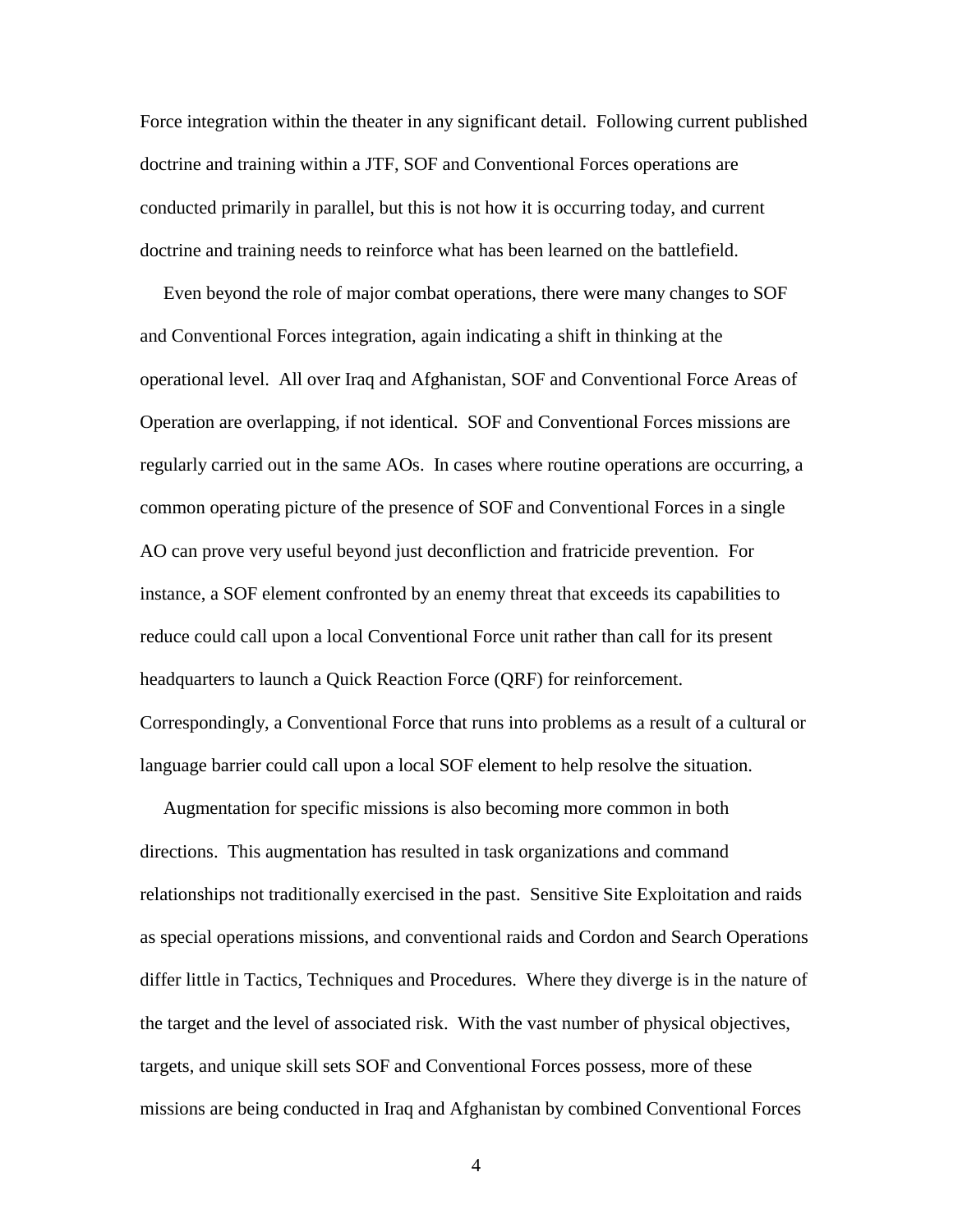and SOF, either in supporting roles or as a fully integrated force<sup>4</sup>. Without a doubt, the very best example of this is the efforts to capture all three Husseins in Iraq. In the attempted capture of Uday and Qusay Hussein in Mosul (during which they fought to the death), the  $101<sup>st</sup>$  Airborne provided the cordon force, while SOF initially served as the search force.<sup>5</sup> In the capture of Saddam Hussein, the  $4<sup>th</sup>$  ID provided the cordon force, and again the search force came from SOF.<sup>6</sup>

 Doctrine, as previously discussed, reflects a traditional attitude of cultural separation and institutionalizes it. The premise that SOF liaison is for deconfliction and coordination, and not integration, indicates that regular or long-term integration of SOF and Conventional Forces below the JTF is not seriously considered an operational method. The lack of detailed discussion in conventional force manuals reinforces this shortfall, compounded by the assumption that SOF/Conventional Force liaison is a SOF responsibility, based on SOF doctrine and a lack of it for Conventional Forces. A clear example of this disconnect is in the Army's newly published Stryker manuals where SOF liaison is specifically stated *not* to be for physical integration<sup>7</sup>.

 Recent examples of SOF and Conventional Force integration have met with success, but at the same time have not been without problems. Issues of organizational culture, lack of understanding of roles and capabilities, doctrinal shortcomings, and training deficiencies have created friction between SOF and Conventional Forces resulting in failures to exploit potential, missed opportunities, and in some cases, fatal errors. Anyone who reads current news articles or popular accounts of SOF in history will

 4 (Afghanistan 2003, p. 26) 5 (Thomas August 2003, pp. 26-27) 6

 $\frac{6}{10}$  (Thomas December 2003, pp. 26-27)

 $7$  (FM 3-31.31 2003, p. E-18)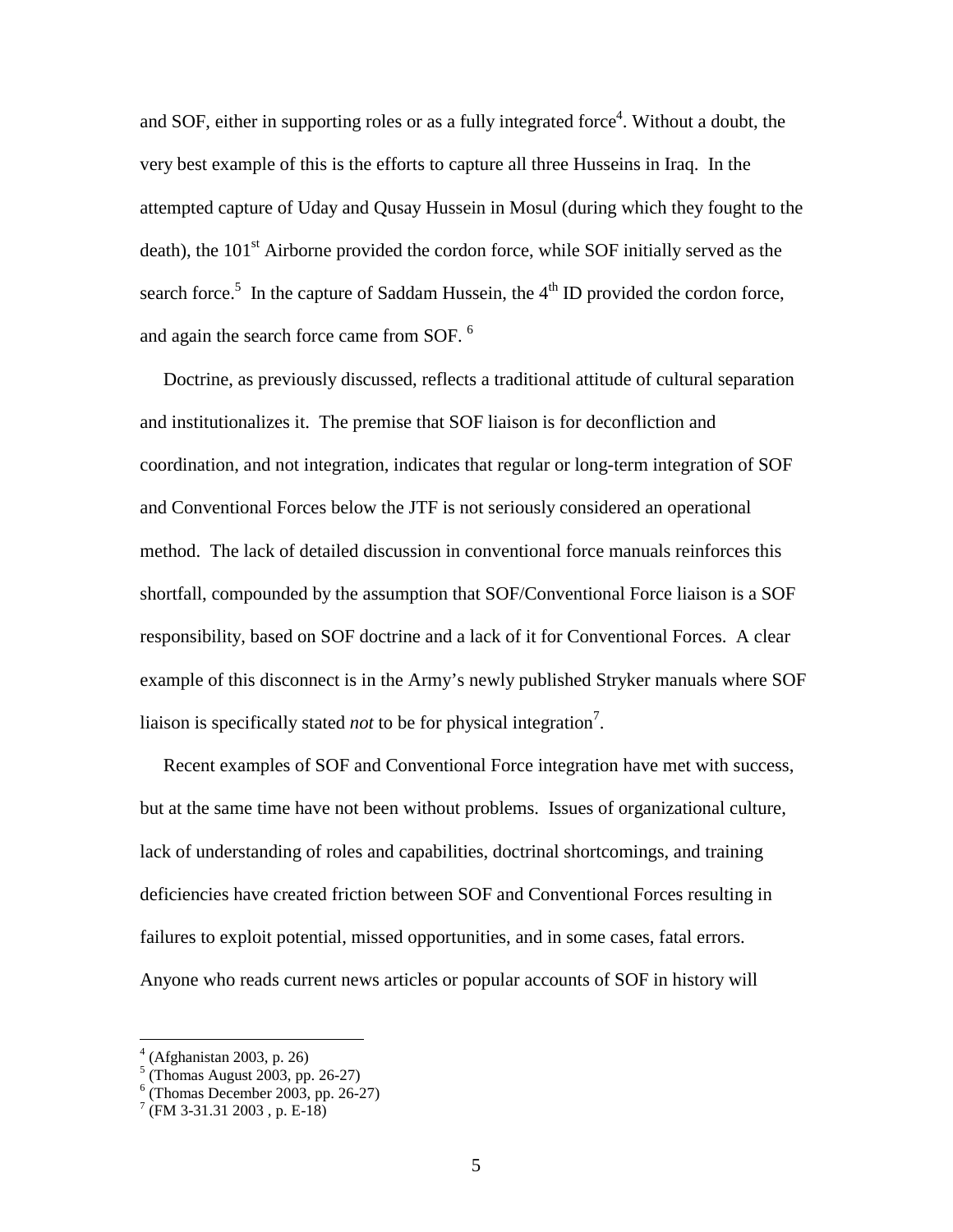quickly find that a gap, if not a chasm, can exist culturally between SOF and Conventional Forces. By their nature, the two are fundamentally different, with one primarily focused on unconventional warfare, and the other on conventional. As such, the communities of conventional and unconventional warriors view each other at times with unease, and in worst cases, disdain. However, in a world of scarce resources, cultures must adapt.

 Resourcing is significantly impacting how SOF and Conventional Forces work together. SOF's small numbers and high degree of specialization make it difficult to allocate internal resources for their own physical security. SOF elements find it necessary to locate within Conventional Force bases or use Conventional Forces in an attached or OPCON role for security purposes. This has created challenges for both elements when mission execution becomes necessary and many times informal relationships result in employment problems. A Conventional Force platoon sent to secure the base of an Army Special Forces Operational Detachment Alpha (ODA) in Afghanistan was given OPCON to the ODA. The ODA instructed the platoon that as part of the defense of the location, the platoon was to conduct local security patrols outside the perimeter, a requirement of this role. This proved completely unacceptable to the Conventional unit's headquarters and the patrols were discontinued. Another Conventional Force unit was sent to serve as the Quick Reaction Force (QRF) for a SOF command element, but the release authority for the QRF was retained at the higher command of the Conventional Force element, and not delegated to the SOF unit it supported<sup>8</sup>. Also in these cases, giving OPCON of these Conventional Forces to SOF

<sup>8</sup> (Butler 2003)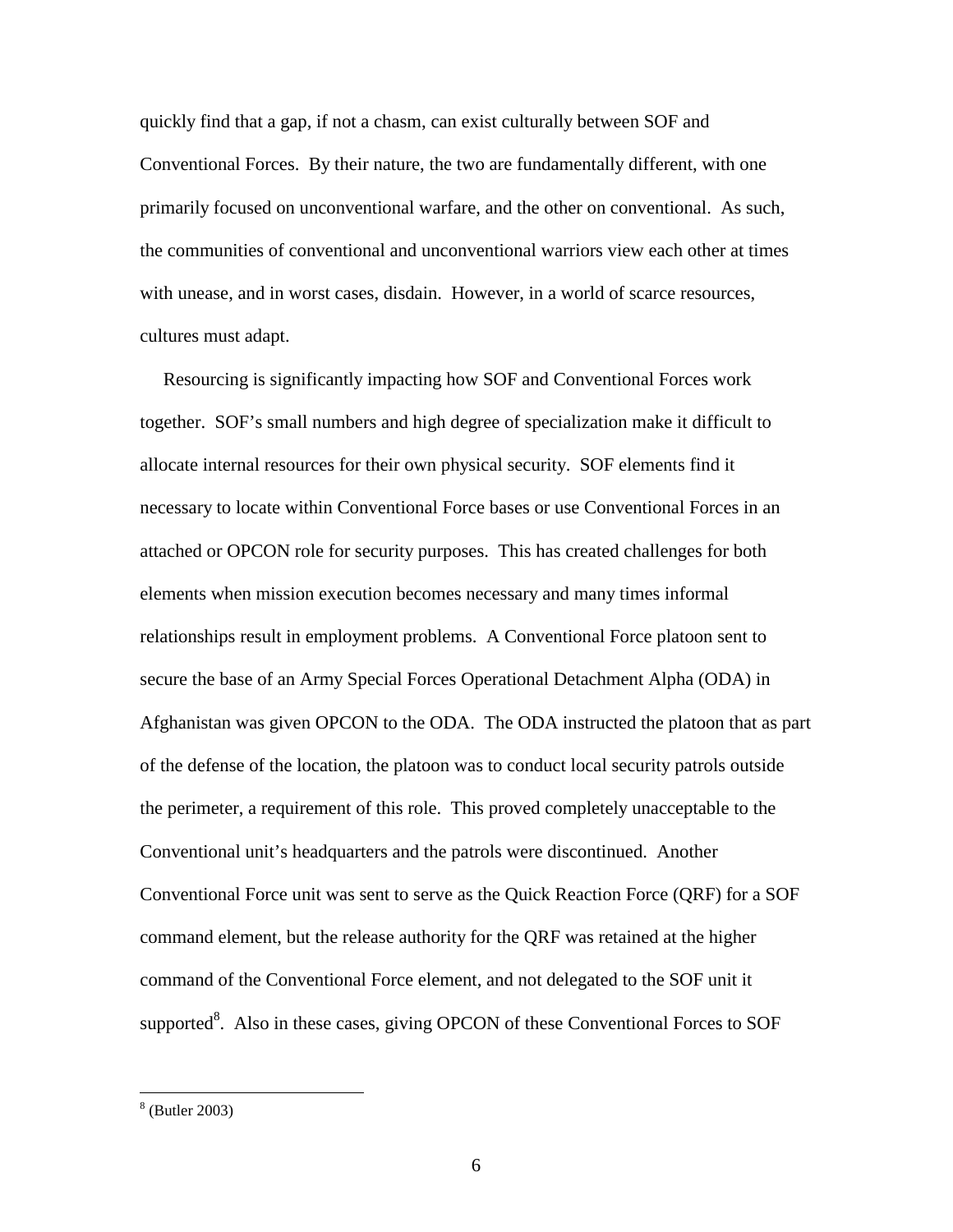took them away as an option for employment under the CFLCC, a burden not identified in prior planning<sup>9</sup>.

 Additionally, there are times when SOF and Conventional Forces just do not understand what the other does, and thus do not seek to communicate and subsequently integrate capabilities. After Action Reviews from both Iraq and particularly Afghanistan indicate that had the Conventional Forces better understood SOF capabilities and employment considerations, they would have integrated them more and earlier<sup>10</sup>. SOF also has seen more non-traditional integration of Conventional Forces, as indicated in efforts to capture the Husseins, and they should not disregard this employment option for future operations. The focus needs to be on capabilities that will contribute to unity of effort and act as force multipliers at all levels. Merely understanding what the other force can and will do can go a long way to improving effectiveness.

 The first step to fixing problems and capitalizing on successes lies simply in awareness. Better communications between SOF and Conventional Forces on capabilities, limitations and employment options that are not only mutually supporting, but also integrated when the mission calls for it, will start a process for awareness and training that will better facilitate current and future operations. Joint Forces Command, USSOCOM, and the Services are aware of these issues and are seeking means to address them. However, traditional planning and employment for integration at the JTF level, with deconfliction and coordination at lower levels is no longer the reality. Training driven by the old doctrine of assumed separation of operations below the JTF level is not meeting the realities and needs of current operations.

<sup>&</sup>lt;sup>9</sup> (Preysler 2004)

 $10^{10}$  (Preysler 2004; Afghanistan 2003, pp. 29, 117)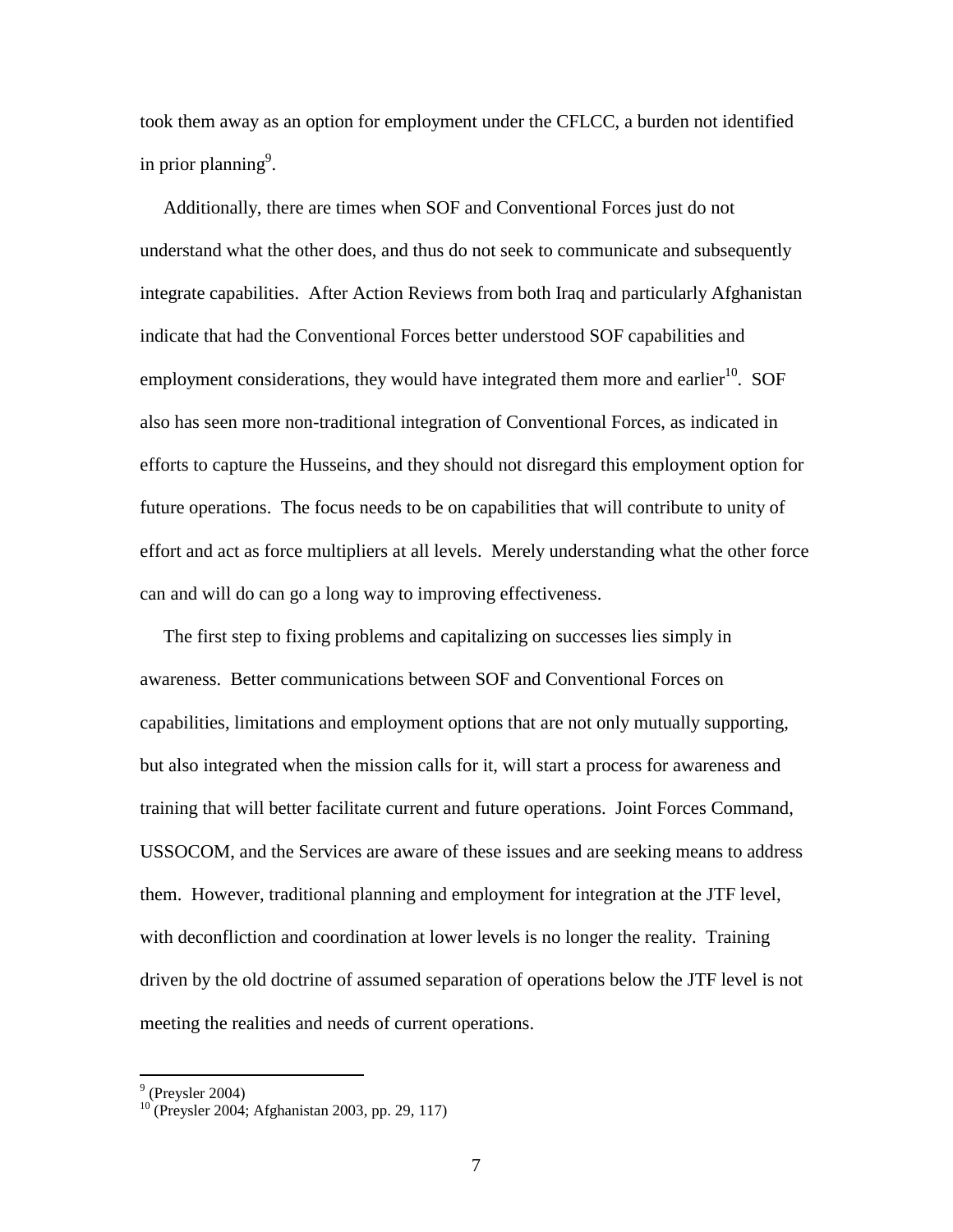This issue of integration stems from one of the greatest challenges confronting SOF, as with any other high demand/low density organization--there just are not enough assets to meet all the demands. The SOCOORD at the MEF or Army Corps level has the capacity for C2 of SOF, but only when augmented. A SOCCE at a division is often comprised of an augmented Army Special Forces company command element Operational Detachment Bravo (ODB), or a Naval Special Warfare Task Unit or Group (NSWTU/NSWTG). Traditionally in a Geographic Theater of Operations, there may only be at most two NSWTU/NSWTGs, and in an entire theater only nine SF companies are allocated under a regionally oriented Special Forces Group. Each NSWTU/NSWTG or ODB assigned as a SOCCE with its augmentees takes these already scarce resources out of operational roles and places them in a coordination and deconfliction role to serve as C2 elements with Marine or Army divisions. Parceling out these elements as SOCCEs has a significant manning and operational impact--the assets are just not available to meet demand.

 SOF and Conventional Force integration of complementary capabilities is occurring in ways not seen before, yet is still not effectively addressed in doctrine. As such, with identified strengths and weaknesses and lessons learned from operations, this knowledge must be institutionalized. Situations where lack of knowledge resulted in less effective employment are not acceptable. On the job training and discovery learning while conducting operations is a worthy reflection of the US Armed Services' agility and flexibility, but other mechanisms exist to better prepare commanders at all levels for what they will confront on current and future battlefields.

 Knowledge of capabilities and employment methods must be shared. All Services have professional military education systems that will support this. As most integration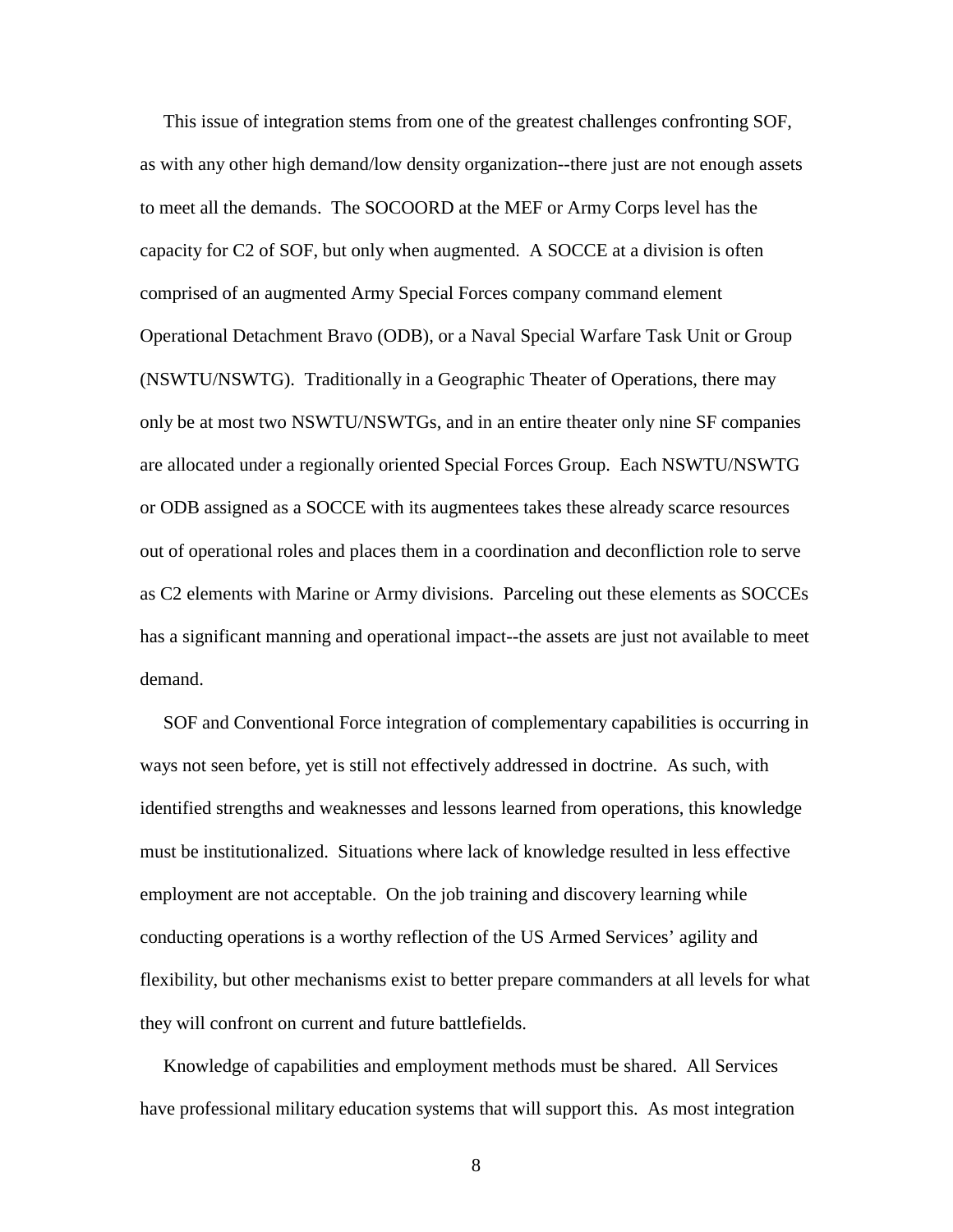of SOF and Conventional Forces occurs within the land component, Marine, Army, and SOF training needs to incorporate instruction on this at all levels as it applies. Junior and mid-level Non-Commissioned Officer and Initial Officer Entry education courses should be teaching the basic capabilities and missions of SOF forces with whom they will interact with on the battlefield. The Marine Amphibious Warfare School and Army Captains Career Courses, particularly in the combat arms, need to reinforce this instruction and further discuss how units at their level may be employed in an integrated role with SOF (to include Civil Affairs and Psychological Operations units). This instruction could be as little as an hour, and reinforced with incorporation of SOF assets in practical planning exercises. The same holds true for instruction of SOF at this level at the Special Forces Course, Navy SEAL Course and AFSOC training of Special Tactics Squadron personnel. When a SOF element is placed under Tactical Control of a rifle company on the battlefield, or vice versa, it is late in the game to be figuring out how it should work.

 Command and Staff Colleges should place greater emphasis on the role of integrated SOF employment not only at the JTF level, but examine employment options for integrated SOF and Conventional Forces at lower echelons as well. Additionally, consideration in planning exercises for attaching Conventional Force elements to the JSOTF should be included. This could be further reinforced in Pre-Command Course training of battalion and brigade command designees. Conventional Force cultural beliefs that SOF do not understand employment of Conventional Forces in a combined arms role are hard to validate given SOF unit performance with indigenous ground forces in Afghanistan. With awareness and prior formal training, a Conventional Force brigade commander could do the same with an SFODA or SEAL platoon. As reorganized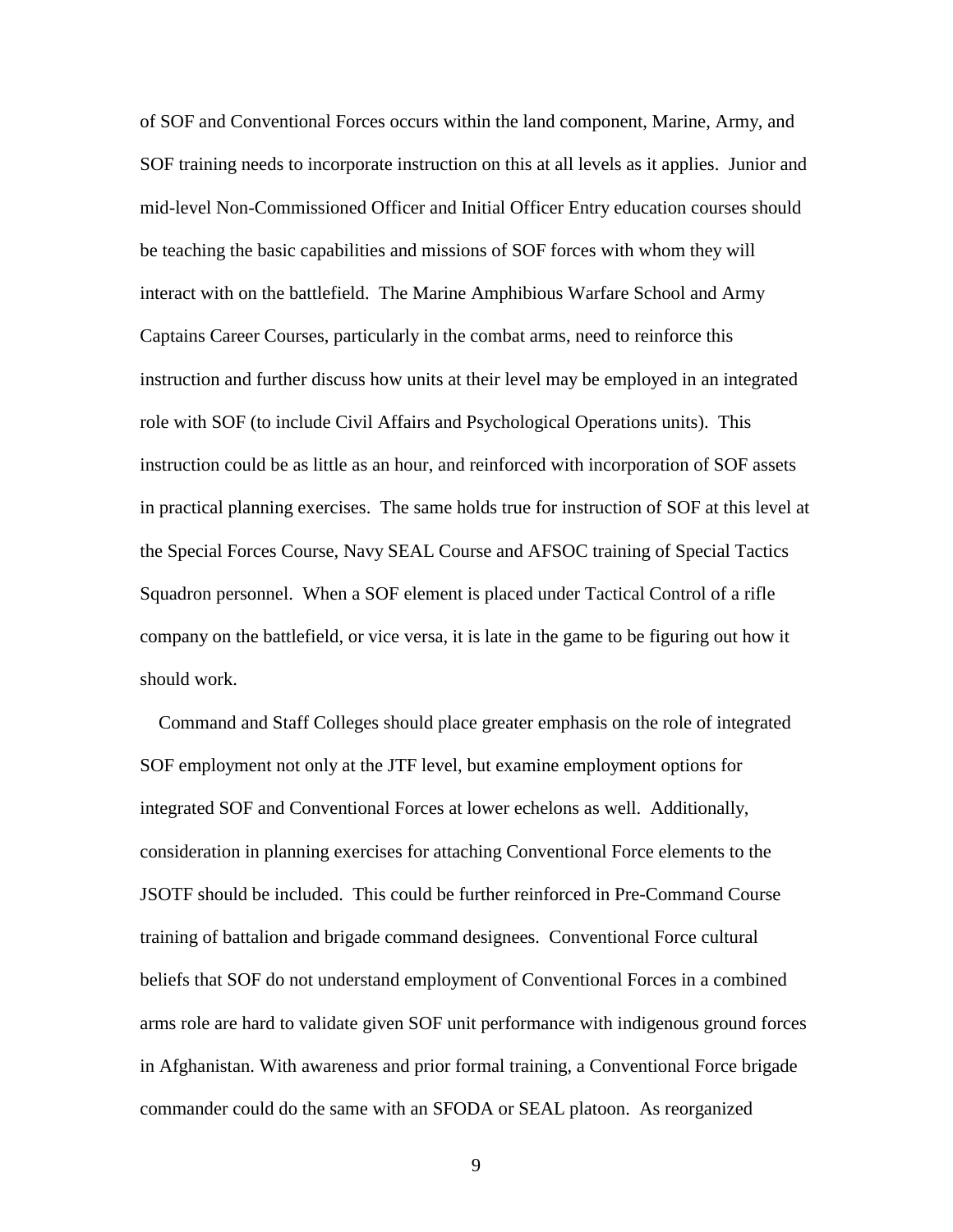packaged forces within the Army are implemented, Stability and Support Operation deployments of Conventional Forces may include SOF elements, while as Non-Combatant Evacuation Operations or other crisis intervention scenarios arise, a SOF command for these missions can be task organized with Conventional Force elements for security and firepower. Integrated Security, Cordon and Search, and Sensitive Site Exploitation missions are already happening. All of these scenarios lend themselves to altered planning considerations in training institutions.

 Beyond instruction, practical training must also take place. Brigade Combat Training Program exercises to train brigade staffs, and Division Warfighter exercisess in the Army can incorporate aspects of these scenarios for planning purposes, as can Mission Readiness Exercises. Potential exists for full practical implementation of SOF and Conventional Forces at the Joint Readiness Training Center (JRTC) and the Army's National Training Center (which is moving towards becoming the Joint National Training Center). The scenarios addressed throughout this paper can be trained in peacetime at these facilities, with SOF and Conventional Forces still able to achieve individual training objectives during rotations, but with the opportunity for integrated operations. Challenges to manning Observer Controller (OC) positions can be mitigated through the use of existing JRTC OCs, joint augmentation by Air Force and Navy SOF personnel, as well as contracted retired SOF personnel for "focused rotations" on SOF integration as necessary, similar to those used for training the initial Stryker Brigade. Providing JSOTF and CFLCC forces to each other in theater, even at the tactical level, is still a joint, Service and SOF operational concern that must be addressed in doctrine and training.

 Additionally, options exist to gain a second order effect through the use of role players for indigenous force personnel in these exercises. SOF can be employed to train these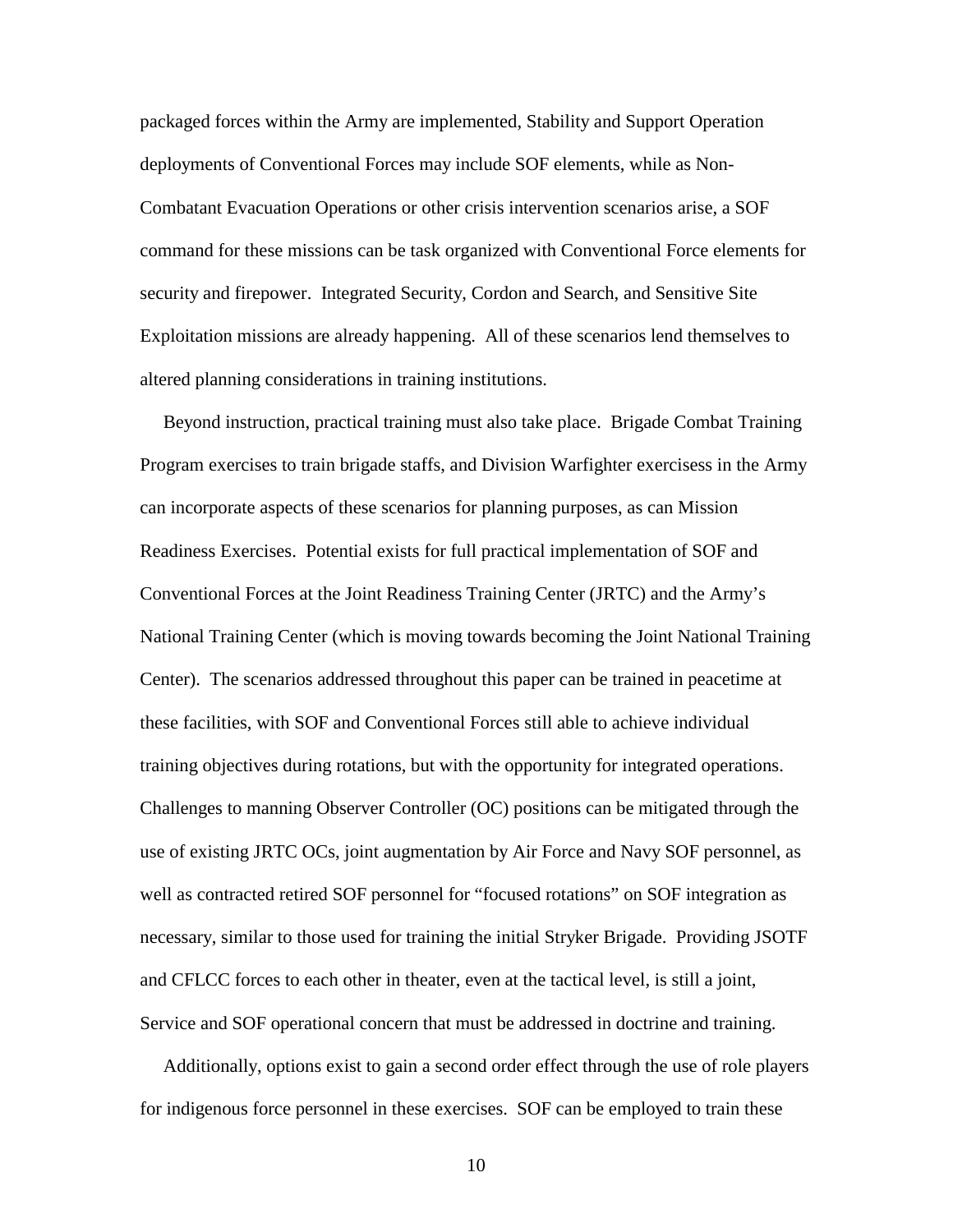personnel for integration and employment by the Conventional Force rotational units. If support personnel who traditionally do not train on battlefield combat tasks were used as role players, the SOF personnel would have the comparable challenge of training noncombat forces for combat employment, while the Conventional units would have this element as a planning and employment consideration. Drawing these role players based on rotational schedules from division, corps, and theater support units (similar to the 507<sup>th</sup> Maintenance Company), or even Reserve Officer Training Corps and Service Academy Cadets, would provide the added benefit of training these units in combat tasks and field craft t to which they would not otherwise be exposed. This would be consistent with the Chief of Staff of the Army's (GEN Peter Schoomaker, former USSOCOM Commander) Warrior Ethos initiative and the Marine Corps principle that "Every Marine is a Rifleman". Conceptually this has been going on for years, as these are the exact types of units currently used in this capacity as "guerillas" at Fort Bragg for Special Forces students training in unconventional warfare. It is an issue of scale.

 With this greater knowledge of SOF units and procedures, Conventional units could send liaisons to SOF command elements, lessening the burden on the already high demand SOF elements to provide liaisons "out of hide." This would give the added benefit to the Conventional Force providing headquarters of having access to information and resources that they normally would not. When the idea of Conventional Forces sending liaisons to Special Operations forward bases was raised recently at the JFK Special Warfare Center, despite Operational Security considerations the idea received wide acceptance<sup>11</sup>. A possible solution to provide consolidated training for conventional force personnel designated as potential SOF liaisons is to have a course on the topic

 $11$  (Afghanistan, p. 122)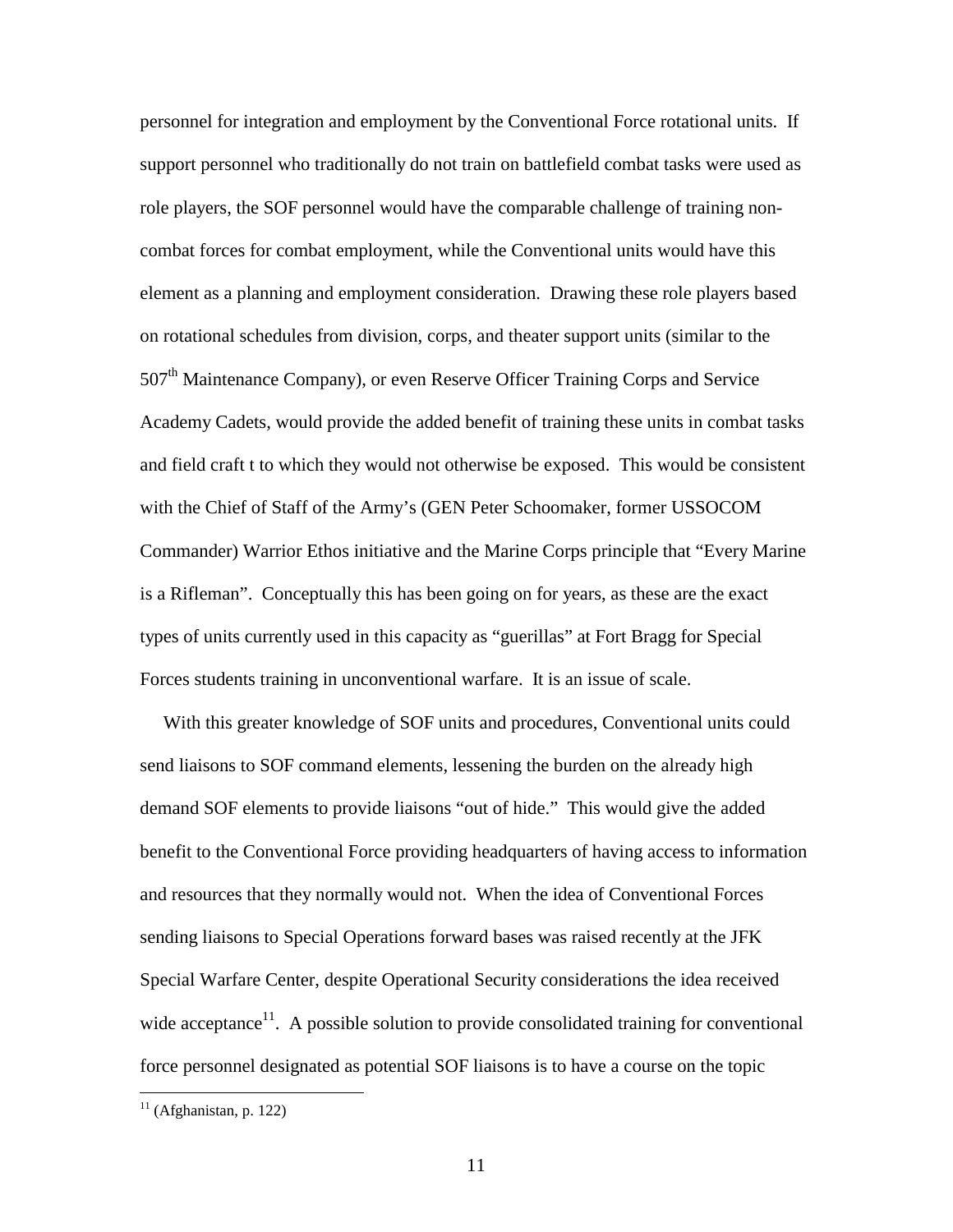offered at the Joint Special Operations University, or taught by mobile Joint Training Teams from SOC JFCOM. The target audience for these courses is the MEF and Corps headquarters and their subordinate operational planners. Another option is to use SOCOORD personnel in Army Corps to provide this training "in house." Any steps taken to improve interoperability of SOF and Conventional Forces will pay dividends on the battlefield.

 Integration of SOF and Conventional Forces is happening on the battlefield now. Recent changes to doctrine necessitate changes in education and training to reinforce the successes and mitigate shortcomings and risks found in current SOF and Conventional Force integration. JFCOM can drive this with initiatives in these areas with the support of the Services, USSOCOM, and the training proponents and centers. Implementation of this training and education will increase employment options for Combatant Commanders, JTF Commanders, and unit leaders at all levels. The changing nature of conflict under the GWOT, limited resources, broad operational scope, and increased operational tempo require all assets be employed to the greatest effect and as efficiently as possible. More effective integration of SOF and Conventional Forces is a step towards this end.